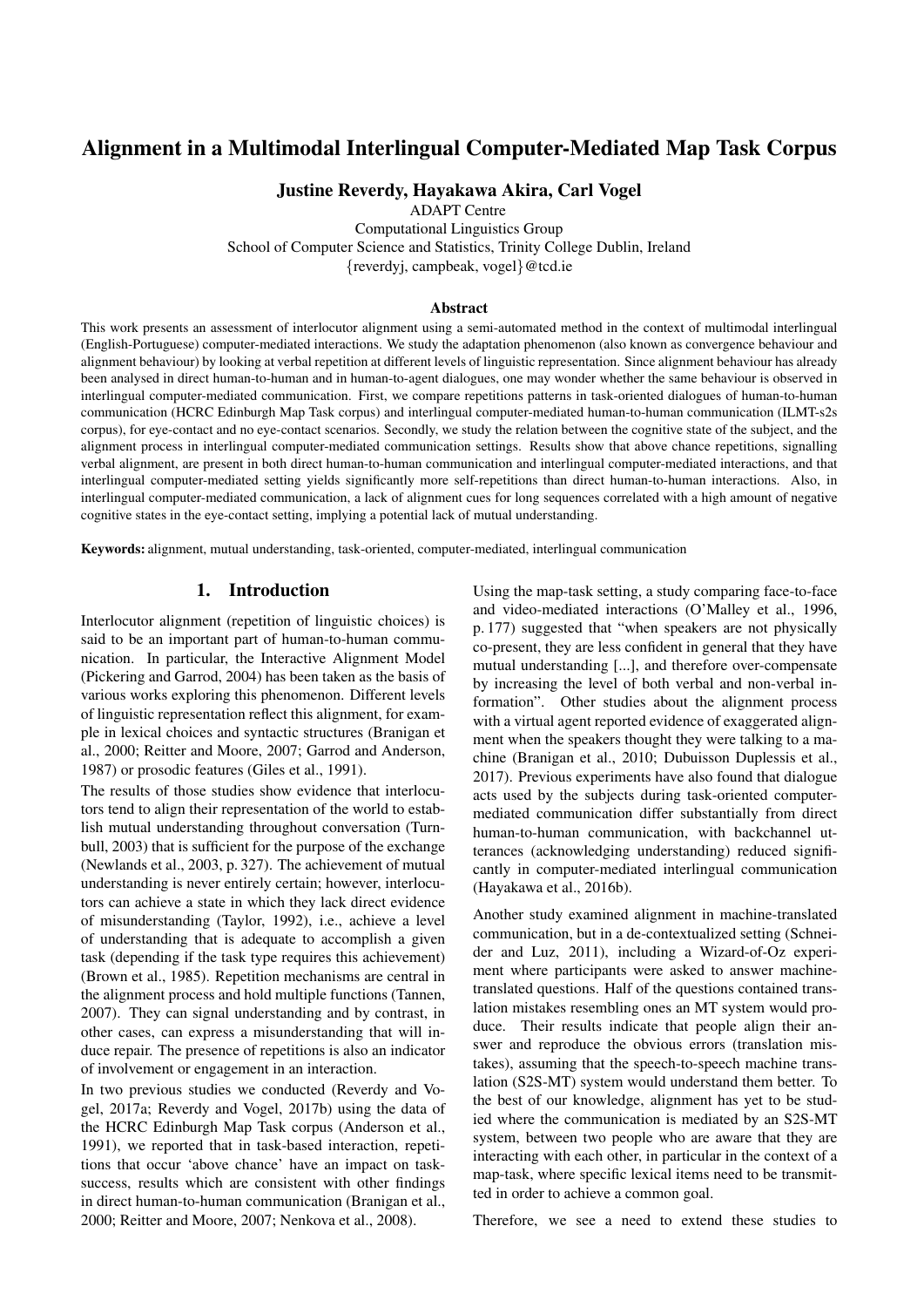computer-mediated communication to verify how alignment through repetition changes in this new communication style. In addition, the speaker's cognitive state could be an identifier of smooth or problematic communication. For example, results of a study in the context of call centres show that customers' frustration, irritation or surprise (that one could define as negative cognitive states) , have a negative impact on communication. The call centre staff would try to reduce the customers' negative emotional attitudes to ease the interaction and resolve the customers' issues [\(Botherel and Maffiolo, 2006,](#page-4-19) p. 3).

In this paper, we exploit two multimodal corpora to observe repetition of linguistic choices as cues of an alignment process. (i) We first compare direct human-to-human communication with interlingual computer-mediated communication to verify if alignment is exaggerated in computermediated interlingual communication. The results show that the method detected equivalent cues of alignment in both direct human-to-human and interlingual computermediated communication settings, with the latter displaying significantly more self-repetition than direct human-tohuman communication. (ii) Secondly, we emphasize the possible role of repetitions in relation with the cognitive states of the subjects within computer-mediated interlingual communication. In those settings, we found that the lack of alignment cues for long sequences correlated with high amounts of negative cognitive states, pointing to possible communication problems (lack of mutual understanding).

#### 2. Data Set

Data from two multimodal corpora that use the Map Task technique to elicit spontaneous communicative behaviour was used. For the direct human-to-human communication, we used a subset of 16 dialogues from the HCRC Map Task corpus [\(Anderson et al., 1991\)](#page-4-12), and for the computer mediated interlingual communication, we used all 15 dialogues from the ILMT-s2s corpus [\(Hayakawa et al., 2016c\)](#page-4-20), see [Table 1.](#page-1-0) The subjects were assigned the role of Information Giver (IG) or Information Follower (IF) and each given a map containing similar landmarks. The IG had a map with a route drawn along the landmarks with a START and a FIN-ISH indicated, and was tasked with guiding the IF through a map not displaying FINISH.

|                  | <b>HCRC</b> (Subset) | $ILMT-S2s$ |            |  |
|------------------|----------------------|------------|------------|--|
| Language         | English              | English    | Portuguese |  |
| <b>Tokens</b>    | 22,106               | 13,761     | 12,671     |  |
| Turns            | 3,790                | 2,310      | 2,236      |  |
| <b>SELF REP</b>  | 2,448                | 3,877      | 2,306      |  |
| <b>OTHER REP</b> | 2,653                | 2,407      | 1,107      |  |

<span id="page-1-0"></span>Table 1: HCRC Map Task and ILMT-s2s Corpora Summary; SELF REP and OTHER REP (see definition  $\S 3$ .) are given for the linguistic representation level token only.

#### 2.1. The HCRC Map Task corpus

The HCRC Map Task corpus consists of 128 English dialogues of direct human-to-human task based interactions. The recordings were split in two settings, with half the subjects being able to see their interlocutor's face (i.e., with eye-contact), while the other half had screens placed between them (i.e., without eye-contact). To standardise the data, only dialogues that used the same maps (maps 1 & 7) as those used in the ILMT-s2s corpus  $(\S 2.2.)$  $(\S 2.2.)$  were kept for this study, resulting in a total of 16 out of the 128 (half male, half female in both the main corpus and the subset).

## <span id="page-1-2"></span>2.2. The ILMT-s2s corpus

As with the HCRC Map Task corpus, the dialogues use the map task technique, but with a difference that the subjects are located in different rooms, speak different languages to each other and communicate via a Speech-to-Speech Machine Translation (S2S-MT) system — the ILMT-s2s System. The ILMT-s2s corpus consists of fifteen dialogues between fifteen English, and fifteen Portuguese subjects (16 females, 14 males). The maps that are used are the same as the HCRC Map Task corpus, in their original version for the English speakers, and translated for the Portuguese speaking subjects. The ILMT-s2s System is a rapidly built system that uses off-the-shelf components — the Google Speech API for Automatic Speech Recognition (ASR), the Microsoft Bing translation service for Machine Translation (MT), and the Apple system voices provided with Mac OS X computers for Text-to-Speech synthesis (TTS) — to perform the S2S-MT. The corpus was annotated for the cog-nitive states of Frustration, Amusement,<sup>[1](#page-1-3)</sup> and Surprise, for each speaker in all the dialogues, with the assessment made through video and audio modalities. The inter-coder agreement for the labels was calculated $2$  and the results are well above .6. A user survey was also conducted to collect the user's appreciation of the system. Each question follows a 7 point Likert scale ranging from '1 – Strongly disagree' to '7 – Strongly agree', designed in such a way that the more they agreed to the statement, the more positive their experience was. Due to the push-to-talk activation method of the system, subjects did not only talk to their interlocutor (*On-Talk*), but also spoke out loud to themselves and other people in the room (*Off-Talk*) [\(Hayakawa et al., 2016a\)](#page-4-21). To standardise the data between corpora, only *On-Talk* was used for the analysis.

# 3. Method

<span id="page-1-1"></span>We counted the repetition of tokens of a contribution and the immediately preceding contribution, that we assimilated as a dialogue turn of each speaker [\(Vogel and Behan,](#page-4-22) [2012;](#page-4-22) [Vogel, 2013\)](#page-4-23). A REGISTER is created for each participant, containing her or his most recent contribution. For each dialogue turn, the REGISTER is populated with counts of each repetition of a token, for other-repetitions (repetition of a token uttered by the other participant — OTH-ERSHARED) and self-repetitions (SELFSHARED). Tokens are counted as *n*-grams, up to  $n = 5$ . The *n*-grams length was divided into three length types — N:  $n =$  All ( $n = 5$ ); N1:  $n = 1$ ; N2+:  $n > 1$  (from 2 to 5, long sequences). In each dialogue, the turns are then randomly re-ordered

<span id="page-1-3"></span><sup>&</sup>lt;sup>1</sup>We note that Amusement was considered negative for English speaking subjects, as it was a reaction to high word error rate utterances output [\(Hayakawa et al., 2017\)](#page-4-24).

<span id="page-1-4"></span> $2^2$ Using the modified kappa feature of ELAN [\(Wittenburg et al.,](#page-4-25) [2006\)](#page-4-25) version 4.9.0's "Inter-Annotator Reliability. . . " function.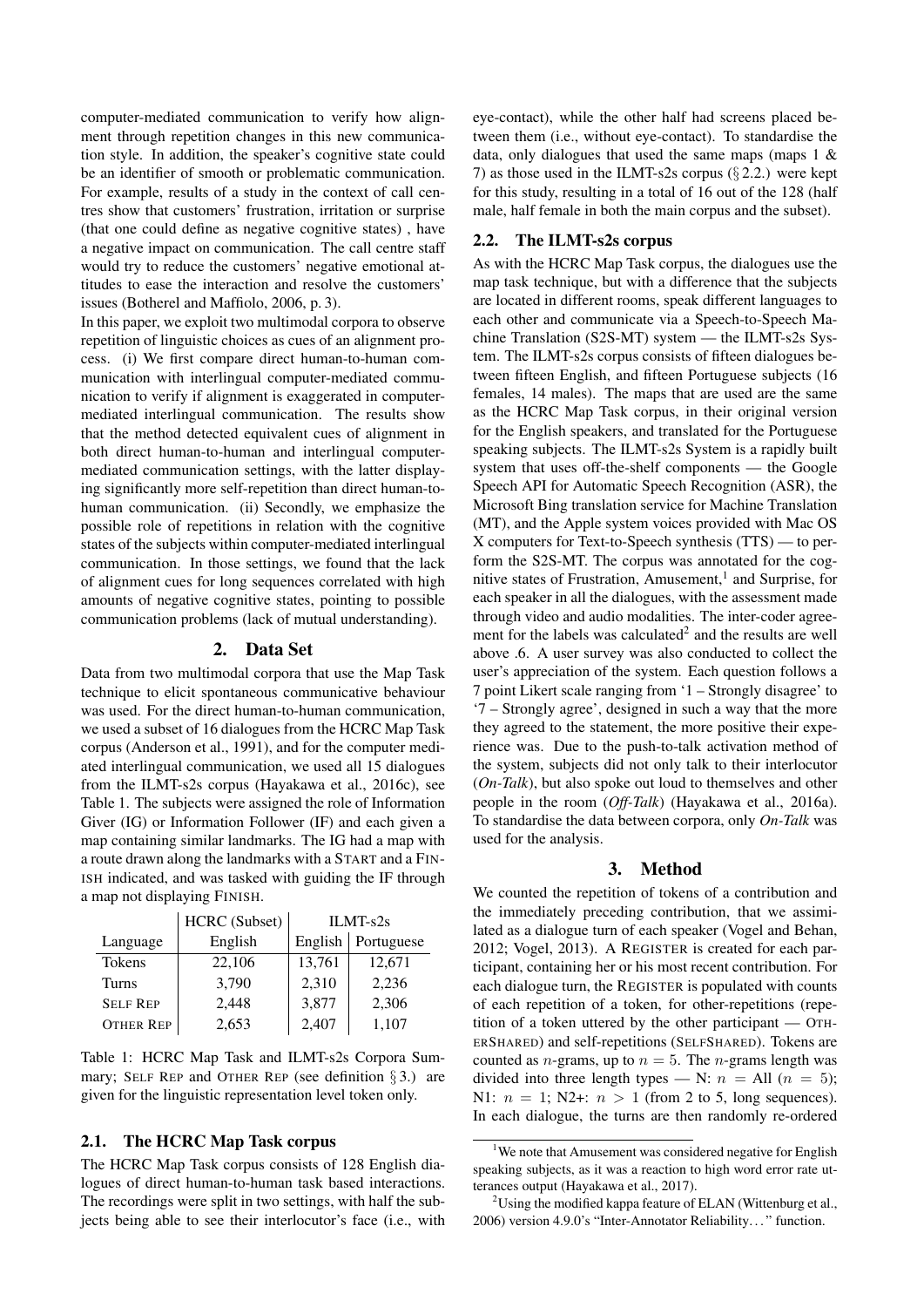ten times. This resulted in ten randomly ordered dialogues where other and self-repetitions were counted again. In the direct human-to-human dialogues, the count was carried out between the utterances of the two human subjects. However, for the computer-mediated dialogues, the count was carried out within the same language — the utterances from the English speakers are coupled with the English translation of the Portuguese speakers utterances and viceversa, which created two fully monolingual dialogues.

A pre-process labelling, designed to measure five different levels of linguistic repetition types, was applied: (i) Token, (ii) Lemma, (iii) Part-Of-Speech (POS), (iv) a combination of Lemma with POS, and (v) a combination of Token with POS. Data from the HCRC Map Task corpus and the English dialogues of the ILMT-s2s corpus were labelled with the TreeTagger English training set [\(Schmid,](#page-4-26) [1994\)](#page-4-26), while the Portuguese dialogues of the ILMT-s2s corpus were labelled using the TreeTagger tagset proposed by Pablo Gamallo [\(Gamallo and Garcia, 2013\)](#page-4-27). The aim is to observe if a significant difference is identified between the actual dialogues and the randomized dialogues, using the statistical test described below.

To verify if there was a difference in the subject repetition patterns in the two corpora, the single-step Tukey HSD multiple comparison test was performed using a general linear model with a binomial error family [\(Bretz et al., 2016\)](#page-4-28). The null hypothesis for the test was as follows:

 $H_0: Random.Specer.Level.N - Actual. Special. Recall on the following property: \begin{equation*} \begin{aligned} H_0: \textit{Random}.S{} p e a k r L e v e l N - Actual. Special. \end{aligned} \end{equation*}$ The null hypothesis  $(H_0)$  states that the difference between the amount of repetitions in the randomized dialogues and the actual dialogues should equal (or exceed) zero if repetitions are simply due to chance. If rejected, the assumption is that a potential role in the communication could be accepted. For each dialogue, the model was computed and dialogues with repetitions 'above chance' or not were identified: (i) per speaker (IG: Information Giver, IF: Information Follower), (ii) per  $n$ -gram (All  $n$ -grams [up to length 5]; N1:  $n = 1$  [length 1]; N2+:  $n > 1$  [length 2 to 5]), (iii) per type of repetition (OTHERSHARED and SELF-SHARED), and (iv) per linguistic Level: TOKEN (L1), LEMMA (L2), LEMMA+POS (L3), POS (L4), TOKEN+POS (L5). This allowed us to observe a rate of  $H_0$  rejection, defined as the "number of actual rejections of the null hypothesis" over the "number of possible rejections of the null hypothesis" in each categories. We compared the rates of rejection of  $H_0$  in the two corpora, and the combinations of those tests is the basis of our meta-analysis. Since the two corpora contained dialogues with and without eye-contact, and the ILMT-s2s corpus is annotated for cognitive states and two languages, we observed the rates of rejections in relation with those conditions.

#### 4. Results

#### 4.1. Human-to-Human vs Computer-Mediated

The null hypothesis  $(H_0)$ , with the threshold of  $p \geq 0.05$ , was rejected 233 times out of 300 for OTHERSHARED and 273 times out of 300 for SELFSHARED in the ILMT-s2s corpus across all linguistic levels while in the data from the HCRC Map Task, OTHERSHARED was rejected 111 times out of 160 and SELFSHARED was rejected 25 times out of

160 [\(Table 2\)](#page-2-0). This reveals a considerable difference in the rejection rate for SELFSHARED repetitions between the direct human-to-human dialogues of the HCRC Map Task corpus ( $25/160 = 0.15$ ) and those of the ILMT-s2s corpus  $(273/300 = 0.91)$ , with SELFSHARED repetitions happening 'above chance' more often in the computer-mediated corpus. A Mann-Whitney-Wilcoxons test found that across all linguistic levels, the number of SELFSHARED repetitions is significantly different ( $p = 2.686e - 06$ ) between the HCRC Map Task (with an average rejection of  $\overline{x} = 2.5$ ) and the ILMTs2s corpus (with an average rejection of  $\bar{x} = 13.65$ ). However, no significant difference ( $p = 0.9636$ ) was found between the two corpora concerning OTHERSHARED repetitions at level *n*-grams  $=$  All, both corpora showing a high rate of rejection of  $H_0$ . No significant difference was found between the two corpora in terms of speaker role, language spoken, and eye-contact modality at level  $n$ -grams  $=$  All.

| Lng                                                                     | <b>SHARED</b> | Role      | L1 | L2 | L <sub>3</sub> | L4 | L5 | M    |  |
|-------------------------------------------------------------------------|---------------|-----------|----|----|----------------|----|----|------|--|
| ILMT-s2s English $n$ -grams = All                                       |               |           |    |    |                |    |    |      |  |
| Eng                                                                     | <b>OTHER</b>  | Юf        | 12 | 12 | 12             | 11 | 12 | 11.8 |  |
| Eng                                                                     | <b>OTHER</b>  | IF        | 12 | 12 | 13             | 9  | 13 | 11.8 |  |
| Eng                                                                     | <b>SELF</b>   | <b>IG</b> | 14 | 14 | 14             | 13 | 14 | 13.8 |  |
| Eng                                                                     | <b>SELF</b>   | IF        | 14 | 14 | 14             | 11 | 14 | 13.4 |  |
| $H_0$ rejection: 254 / 300 (OTHER: 118 / 150, SELF: 136 / 150)          |               |           |    |    |                |    |    |      |  |
| ILMT-s2s Portuguese $n$ -grams = All                                    |               |           |    |    |                |    |    |      |  |
| Por                                                                     | <b>OTHER</b>  | Юf        | 13 | 12 | 13             | 10 | 13 | 12.2 |  |
| Por                                                                     | <b>OTHER</b>  | IF        | 12 | 12 | 12             | 6  | 12 | 10.8 |  |
| Por                                                                     | Self          | Юf        | 14 | 15 | 15             | 14 | 14 | 14.4 |  |
| Por                                                                     | <b>SELF</b>   | IF        | 14 | 14 | 14             | 9  | 14 | 13   |  |
| H <sub>0</sub> rejection: 233 / 300 (OTHER: 115 / 150, SELF: 137 / 150) |               |           |    |    |                |    |    |      |  |
| HCRC Map Task $n$ -grams = All                                          |               |           |    |    |                |    |    |      |  |
| Eng                                                                     | <b>OTHER</b>  | Юf        | 11 | 12 | 10             | 4  | 6  | 8.6  |  |
| Eng                                                                     | <b>OTHER</b>  | IF        | 15 | 14 | 14             | 10 | 15 | 13.6 |  |
| Eng                                                                     | <b>SELF</b>   | Юf        | 2  | 2  | 3              | 0  | 2  | 1.8  |  |
| Eng                                                                     | <b>SELF</b>   | IF        | 4  | 2  | 4              | 2  | 4  | 3.2  |  |
| $H_0$ rejection: 136/320 (OTHER: 111/160, SELF: 25/160)                 |               |           |    |    |                |    |    |      |  |

<span id="page-2-0"></span>Table 2: Rejection count of  $H_0$  for levels L1 to L5 and mean (*M*) values in the ILMT-s2s corpus and HCRC Map Task corpus for all  $n$ -grams. For each dialogue at each level, the number of possible  $H_0$  rejection is 15 in the ILMT-s2s corpus, and 16 in the HCRC Map Task corpus.

#### 4.2. Within Computer-Mediated Interactions

No impact of 'above chance' repetition in relation to the cognitive states of the participants was found at  $n$ -grams length  $n = All$  (count listed in [Table 3\)](#page-3-0). However, differences appeared for OTHERSHARED repetitions of Portuguese (IF) at *n*-gram length  $n > 1$  (N2+) in "Eye-Contact" conditions [\(Table 4\)](#page-3-1). While in all other settings the rate of rejections of  $H_0$  remains high, the Portuguese IF speakers did not repeat the English speakers' token in the same proportion in the "Eye-Contact" condition.

This relation is highlighted with Pearson's standardized residuals from log-linear models in [Figure 1.](#page-3-2) For long sequences of *n*-gram repetitions (N2+), we observe that when there is Eye-Contact, the Portuguese speakers show higher levels of negative cognitive states than expected when they are at the same time not repeating the English speaker.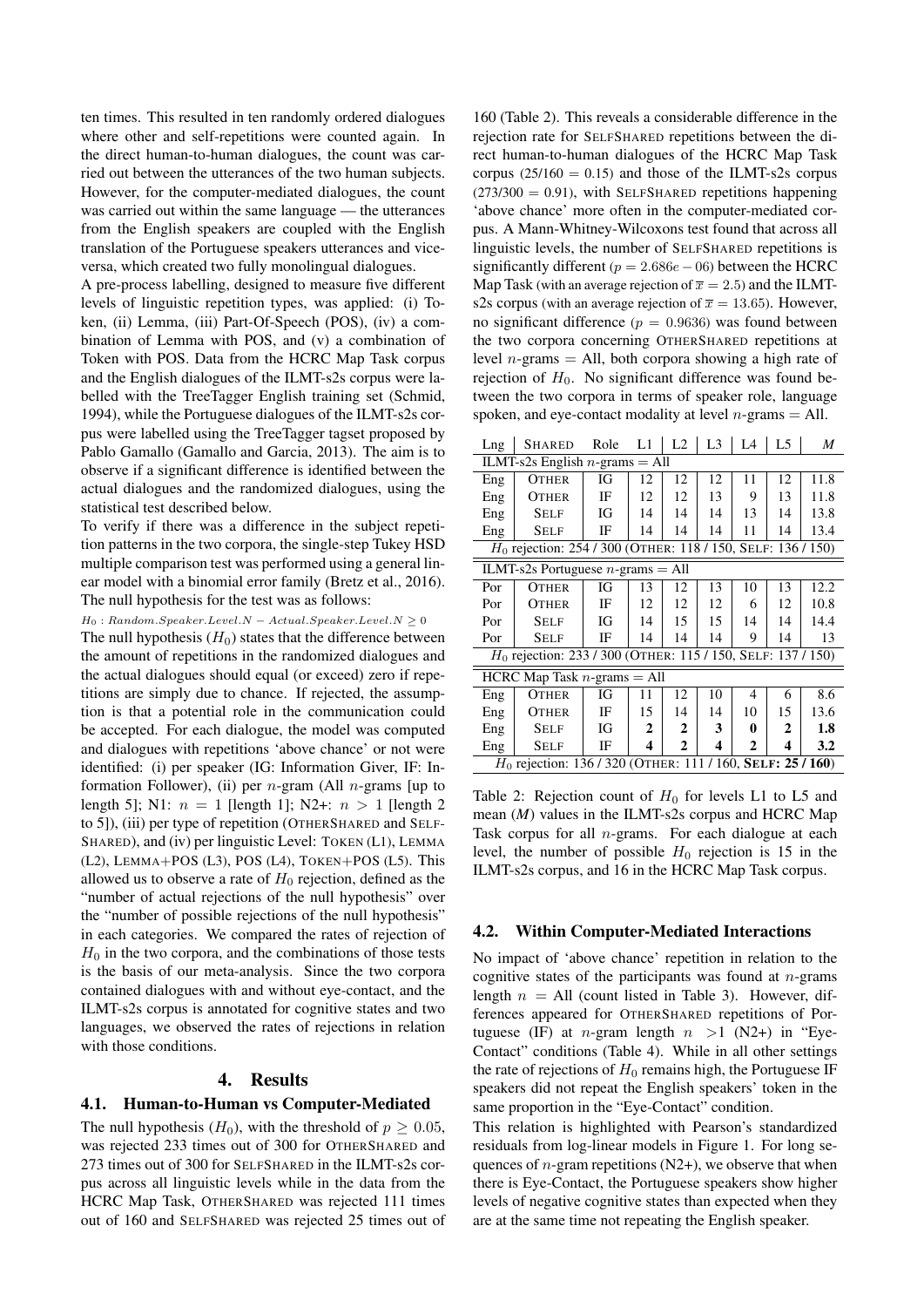| Role  | ΙF  |     |     | IG  |     |     | Total |
|-------|-----|-----|-----|-----|-----|-----|-------|
| Cog.  | Fru | Sur | Amu | Fru | Sur | Amu |       |
| Eng   | 67  | 57  | 220 | 103 | 54  | 263 | 764   |
| Por   | 290 | 137 | 113 | 210 | 105 | 184 | 1039  |
| Total | 884 |     |     | 919 |     |     | 1803  |

<span id="page-3-0"></span>Table 3: Number of Cognitive States per Subject Role (Information Follower, Information Giver), Spoken Languages (English, Portuguese) and Cognitive State Type (Frustrated, Surprised, Amused) in the ILMT-s2s corpus

| Lng                            | <b>SHARED</b> | Role | L1 | $L2 \perp L3$ |   | IA | L <sub>5</sub> | M   |  |
|--------------------------------|---------------|------|----|---------------|---|----|----------------|-----|--|
| With Eye-Contact $n > 1$ (N2+) |               |      |    |               |   |    |                |     |  |
| Eng                            | <b>OTHER</b>  | ΙG   | 6  | 6             | 6 | 6  | 6              | 6.0 |  |
| Eng                            | <b>OTHER</b>  | IF   | 6  | 6             | 5 | 5  | 5              | 5.4 |  |
| Eng                            | <b>SELF</b>   | IG   | 7  | 7             | 7 |    | 7              | 7.0 |  |
| Eng                            | <b>SELF</b>   | IF   | 8  | 8             | 8 | 6  | 6              | 7.2 |  |
| Por                            | <b>OTHER</b>  | IG   | 5  | 4             | 5 | 4  | 5              | 4.6 |  |
| Por                            | <b>OTHER</b>  | IF   | 3  | 4             | 4 | 3  | $\mathbf{2}$   | 3.2 |  |
| Por                            | <b>SELF</b>   | ΙG   | 7  | 7             | 7 |    | 7              | 7.0 |  |
| Por                            | <b>SELF</b>   | IF   | ┑  | 7             | 6 | 5  | 6              | 6.2 |  |

<span id="page-3-1"></span>Table 4: Rejection count of  $H_0$  for levels L1 to L5 and mean  $(M)$  values. In each case the number of possible  $H_0$ rejection is 8 (modality: eye-contact).

Meanwhile they show less frustration than expected if they repeat the English speaker for long sequences (N2+).



<span id="page-3-2"></span>Figure 1: Association Plot of significant OTHERSHARED residuals (TRUE:  $p \leq 0.05$  — FALSE:  $p > 0.05$ ) for ngram>1 (N2+), Subject Role (IG: Information Giver—IF: Information Follower), Eye-Contact (w/ EC: with Eye-Contact—w/o EC: without Eye-Contact), and Language Spoken (En: English—Pt: Portuguese)

The distributions of negative cognitive states was found significantly different between 'above chance' and non-'above chance' OTHERSHARED repetitions for the Portuguese IF speakers at *n*-gram>1 level (W = 883, p-value = 0.027). The low rate of N2+ repetitions detected is echoed in the user survey conducted in the ILMT-s2s corpus. The Portuguese speakers (IF) in "Eye-Contact" conditions showed the lowest appreciation of the system (Median score  $= 3.0$ ; Overall Median score  $= 5.0$ , which correlates with a high amount of negative cognitive states for those speakers.

## 5. Discussion

The high rate of 'above chance' OTHERSHARED repetition in the computer mediated dialogues of the ILMT-s2s corpus indicates that alignment occurs in at least the same proportion as in direct human-to-human communication. We did not find evidence of its' exaggeration with the method, as it detected equally high alignment cues in direct humanto-human communication. However, 'above chance' repetitions occurred at all linguistic levels at a high rate in the ILMT-s2s corpus, for both OTHERSHARED and SELF-SHARED. This is different from the direct human-to-human dialogues where 'above chance' SELFSHARED repetitions occurred at a much lower rate. This high rate of SELF-SHARED repetition could be attributed to the perceived difficulty for the speakers to have their utterance properly recognized by the ASR and correctly translated to their interlocutor, hence their tendencies to repeat themselves more. The high rate of repetition, in both types (OTHER and SELF), in this interlingual computer-mediated corpus, follows past findings that suggest strong alignment in human-computer interaction. To the best of our knowledge, this is the first time that a method of assessing alignment, by counting repetition, has been applied to dialogues of interlingual computer-mediated task-based communication.

Secondly, a relation emerged within the computer-mediated dialogues, between negative cognitive states and low 'above chance' repetitions of long sequences. Portuguese speakers in eye-contact conditions had a higher than expected negative cognitive states which also related to their low appreciation of the system. Previous work suggested that exaggerated alignment toward a system was detrimental to the interaction since the subjects also repeated translation errors [\(Schneider and Luz, 2011\)](#page-4-18). Our findings show that the lack of alignment of long token sequences in video conditions indicates problematic interactions.

### 6. Conclusion

We note that even if the small size of the two corpora prevents us from making too broad a statement, the repetitions patterns detected by the automatic method present S2S-MT software design cues that constitute another step toward aiding human-to-human communication when interacting through machine translation. One might wonder if the reason that differences appeared between English and Portuguese speakers could be interpreted as a cultural difference. This could be examined in the future by comparing other language pairs and/or larger data sets.

## 7. Acknowledgements

This research is supported by Science Foundation Ireland through the Research Centres Programme (Grant 13/RC/2106) in the ADAPT Centre (www.adaptcentre.ie) at Trinity College Dublin. The ADAPT Centre for Digital Content Technology is co-funded under the European Regional Development Fund.